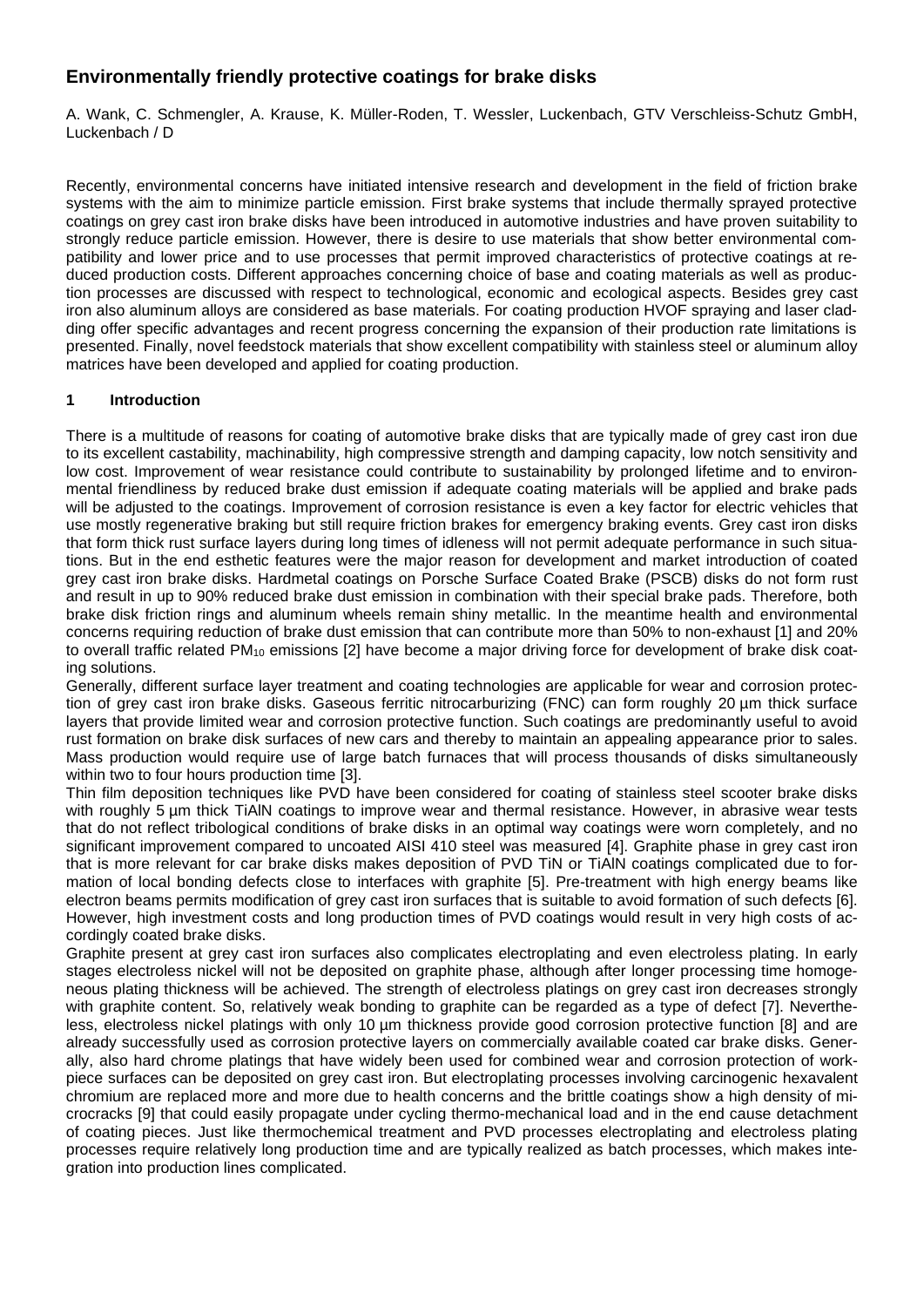Contrary, thermal spray and built-up weld cladding processes permit coating deposition on individual workpieces at high deposition rates and in accordingly short time. Therefore, integration into production lines is quite easy and advantageous production costs can be reached.

Different approaches for production of protective coatings based on thermal spraying and laser cladding for grey cast iron and cast aluminum alloy brake disks will be presented and discussed concerning their effect on properties in use, costs, and impact on the environment.

#### **2 Analysis of requirements for coating of automotive brake disk friction surfaces**

The major function of a friction brake is to provide reliable conversion of kinetic energy into waste heat that needs to be dissipated into the environment. Brake rotor and pads form a tribological system and therefore optimal solutions could only be generated by holistic development of the pair. But these days typically pad materials that have been tailored to grey cast iron surfaces as counterparts for decades are used with or even without minor modifications for evaluation of brake disk coatings. So, brake disk coatings need to show a stable coefficient of friction when sliding against conventional and slightly modified brake pad materials in a wide range of interface temperatures, i.e., roughly from -40°C to 800°C [10,11].

Additionally, to permit long lifetime coatings must show high wear and oxidation resistance and high bond strength to base materials in a wide range of dynamic thermo-mechanical load. The coatings themselves must show high corrosion resistance, also against chlorides of de-icing salt, and must provide good corrosion protective function by preventing penetration of corrosive media to substrates with detrimental effect on bond strength. In contrast to laser claddings thermal spray coatings that are not fused or sealed cannot exclude presence or evolution of channels for local penetration by corrosive media. So, their use requires additional measures. Hardmetal coatings on Porsche Surface Coated Brake (PSCB) disks will even form a network of segmentation cracks during severe braking events. Electroless nickel platings as undercoats stop cracks and maintain the compound´s corrosion protective function. Generally, high temperature sealers could be applied on thermally sprayed coatings. But they would rather increase the tendency to form crack networks during severe braking events. Especially oxide ceramic coatings that show some strain tolerance due to presence of a microcrack network [12] will tend to form macrocracks after filling of microcracks. Corrosion protective laser claddings could be an alternative to nickel undercoats.

To improve environmental friendliness and health safety related to friction brake system dust emission, it is important not only to reduce PM<sub>10</sub> emissions in general, but also to take care that the produced particles are not even more harmful than the currently emitted particles. As brake pads are required to become copper free, of course, brake disk coatings should not contain copper either. There is broad agreement that nickel and cobalt should not be released into the environment. Also, avoiding release of tungsten and its compounds is favored. Oxide ceramics based on alumina are considered particularly advantageous with respect to environmental friendliness, while chromia causes reservations, because formation of carcinogenic hexavalent chromium during coating production cannot be excluded. Also, titania particles with maximum size of 10  $\mu$ m have been classified as potentially carcinogenic by the European Commission [13]. Zirconia based thermal spray coatings show smaller difference of thermal expansion behavior compared to the aforementioned oxide ceramics. But zirconia coatings show only low hardness, and their particularly low thermal conductivity hinders transfer of friction induced heat to the base material. Keeping in mind that automotive industry is particularly price sensitive, and materials need to be available in large quantities iron-based material solutions appear favorable. Besides martensitic stainless steels, iron based hard alloys with high contents of carbides or borides or iron based cermets appear to be promising candidates for production of environmentally friendly protective coatings for brake disks.

Depending on the applied coating process there are different limitations to be considered. In HVOF spraying processes heat transfer to particles can be tailored in a way that will permit softening of a metallic matrix component without initiating metallurgical reactions with hard phases that will strongly react with the matrix material, typically forming undesired brittle phases, e.g., in a sintering process. For example, even SiC based cermet coatings with nickel-based matrix can be produced successfully [14,15]. Also, high contents of hard phases can be applied without crack formation in respective coatings. Commercially available WC based cermet powders with FeCr or FeCrAl matrices that are advertised as environmentally friendly alternative to hardmetal with nickel or cobalt based matrices typically contain 85 wt.-%, which is about 75 vol.-%, WC. Slightly worse tribological performance of coatings with FeCrAl matrix compared to coatings with conventional cobalt-based matrix is attributed to formation of aluminum rich oxide inclusions during spraying [16]. As an alternative to WC TiC has been investigated as hard phase in iron-based matrix cermet coatings. Despite only 34 wt.-%, which is about 45 vol.-%, TiC in the composite powder comparable tribological performance like HVAF WC/CoCr coatings could be achieved [17]. Besides Cr<sub>3</sub>C<sub>2</sub> that is frequently applied in combination with NiCr20 matrix for production of wear and corrosion protective HVOF coatings also NbC is considered as a promising hard phase for reinforcement of iron-based matrices. Recently, TiC/FeCr 70/30 (GTV 81.61.8), Cr3C2/FeCr 75/25 (GTV 80.82.1) and NbC/FeCr 80/20 (GTV 81.71.8) have been developed and tested for production of protective coatings on grey cast iron brake disks.

Among commercially available iron-based hard alloys FeCr(Ni)BSi materials permit achieving particularly high hardness of up to 850 HV0.3 upon average combined with excellent corrosion resistance. Therefore, such HVOF sprayed coatings have already been qualified for hard chromium replacement in printing industries [18]. Also, iron-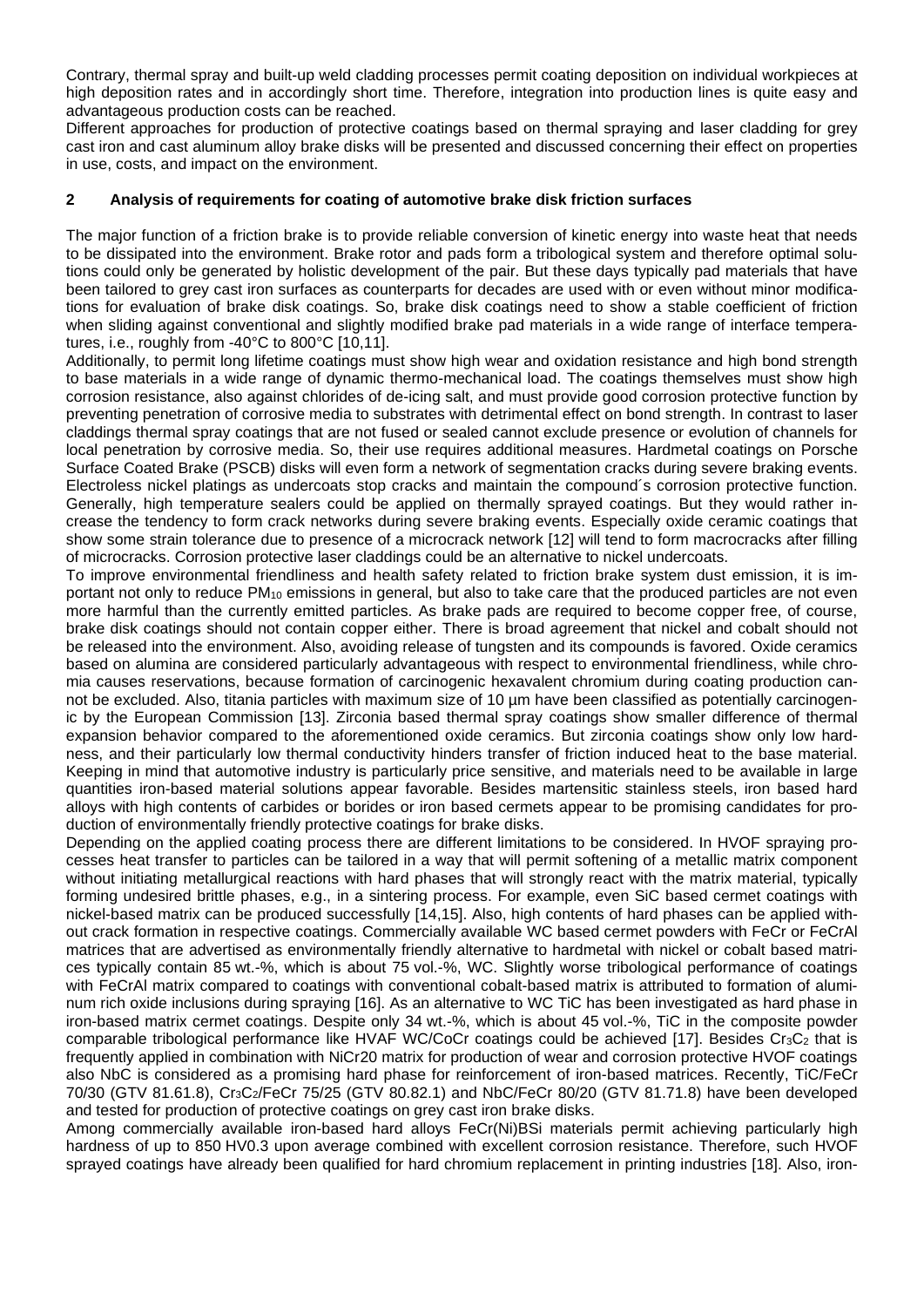based alloys with high vanadium carbide content permit production of HVOF coatings with high hardness and corrosion resistance [19].

Production of laser claddings requires formation of a melt pool. So, there are much more intense metallurgical reactions compared to thermal spray processes. Also, contrary to HVOF spray processes that can generate coatings with compressive residual stress state, laser cladding is based on solidification and cooling of melt formed on a solid substrate, which results in tensile residual stress state. Therefore, it is not possible to produce crack free claddings with all materials that can be used to spray crack free coatings. Especially cladding of thin layers at high welding speed without substrate pre-heating results in particularly high crack probability. Studies on laser cladding at high welding speed have shown that crack formation cannot be avoided for use of FeCr(Ni)BSi alloy feedstock, while it is possible to clad iron-based alloys with high vanadium carbide content without crack formation, if preheating is carefully optimized along with tailoring of applied powder feed rate and laser power [20].

Limitations of achievable hard phase contents in cermet laser claddings do not only depend on heat management like pre-heating, but also the choice of material combination. While SiC and  $Cr<sub>3</sub>C<sub>2</sub>$  dissolve rapidly in iron-based alloys and form brittle mixed carbides or oversaturated solid solution, TiC, VC and NbC fully re-precipitate after dissolution in iron-based melts without formation of brittle phases [21]. Therefore, significantly higher contents of TiC, VC and NbC can be realized in iron-based cermet laser claddings without crack formation. Fused tungsten carbide also forms brittle mixed carbides or oversaturated solid solution after dissolution in iron-based melts, but dissolution occurs significantly slower compared to SiC or Cr<sub>3</sub>C<sub>2</sub>.

Different TiC, VC and NbC powders have been combined with ferritic, duplex and austenitic stainless-steel powders to produce protective laser claddings on grey cast iron brake disks and to draw conclusions concerning optimal choice of powders and achievable cladding properties and productivity.

Applicability of laser-based surface technologies is also studied for manufacturing of wear protective layers on cast aluminum brake rotors. However, an adapted metallurgical approach is needed, because aluminum forms brittle intermetallic phases with most other elements. Also, most elements show lower affinity to carbon in comparison to aluminum, which results in formation of brittle needle shaped aluminum carbide precipitates, if carbides of such elements dissolve in an aluminum-based melt. As niobium shows stronger affinity to carbon compared to aluminum NbC laser dispersion tests are carried out.

### **3 Experimental**

### **3.1 Thermal Spray Coatings**

Thermal spray coatings have been produced using a liquid fuel HVOF spraying torch type GTV K2 and Exxsol D60 fuel. Applied spray parameters for different spray powders are listed in **table 1**. Chemical composition and particle size distributions of powders measured by laser scattering analyses using Quantachrome Cilas 920 equipment are listed in **table 2**.

| Powder                 | $Cr_3C_2/FeCr$ 75/25 | NbC/FeCr 80/20 | FeCr25B5      | FeCrV17     |
|------------------------|----------------------|----------------|---------------|-------------|
|                        | GTV 80.82.1          | GTV 81.71.8    | GTV 80.44.1-0 | GTV 80.49.1 |
| Nozzle                 | 200/11               | 150K           | 150K          | 200/11      |
| Oxygen [nlpm]          | 900                  | 900            | 850           | 900         |
| Fuel [I/h]             | 26                   | 26             | 22            | 26          |
| Powder feed rate [g/s] | 2.17                 | 1.67           | 1.67          | 2.17        |
| Spray distance [mm]    | 350                  | 350            | 350           | 350         |
| Surface speed [m/s]    | 1.5                  | 1.5            | 1.5           | 1.5         |
| Track offset [mm]      |                      |                |               |             |

#### **Table 1. Applied spray parameters.**

| Table 2. Chemical composition and particle size distribution of applied powders. |  |  |
|----------------------------------------------------------------------------------|--|--|
|                                                                                  |  |  |

| Powder        | $Cr_3C_2/FeCr$ 75/25 | NbC/FeCr 80/20 | FeCr25B5      | FeCrV17     |
|---------------|----------------------|----------------|---------------|-------------|
|               | GTV 80.82.1          | GTV 81.71.8    | GTV 80.44.1-0 | GTV 80.49.1 |
| Fe [wt.-%]    | 20.1                 | 15.3           | Base          | Base        |
| $Cr$ [wt.-%]  | Base                 | 5.2            | 24.3          | 12.6        |
| $C$ [wt.-%]   | 9.9                  | 8.9            | 0.72          | 3.8         |
| B [wt.-%]     |                      |                | 5.12          | ٠           |
| Nb [wt.-%]    |                      | Base           | ٠             | ٠           |
| V [wt.-%]     |                      |                |               | 16.6        |
| $d_{10}$ [µm] | 22.0                 | 16.3           | 29.5          | 32.5        |
| $d_{50}$ [µm] | 35.2                 | 26.1           | 42.7          | 44.8        |
| $d_{90}$ [µm] | 54.4                 | 40.4           | 61.3          | 62.8        |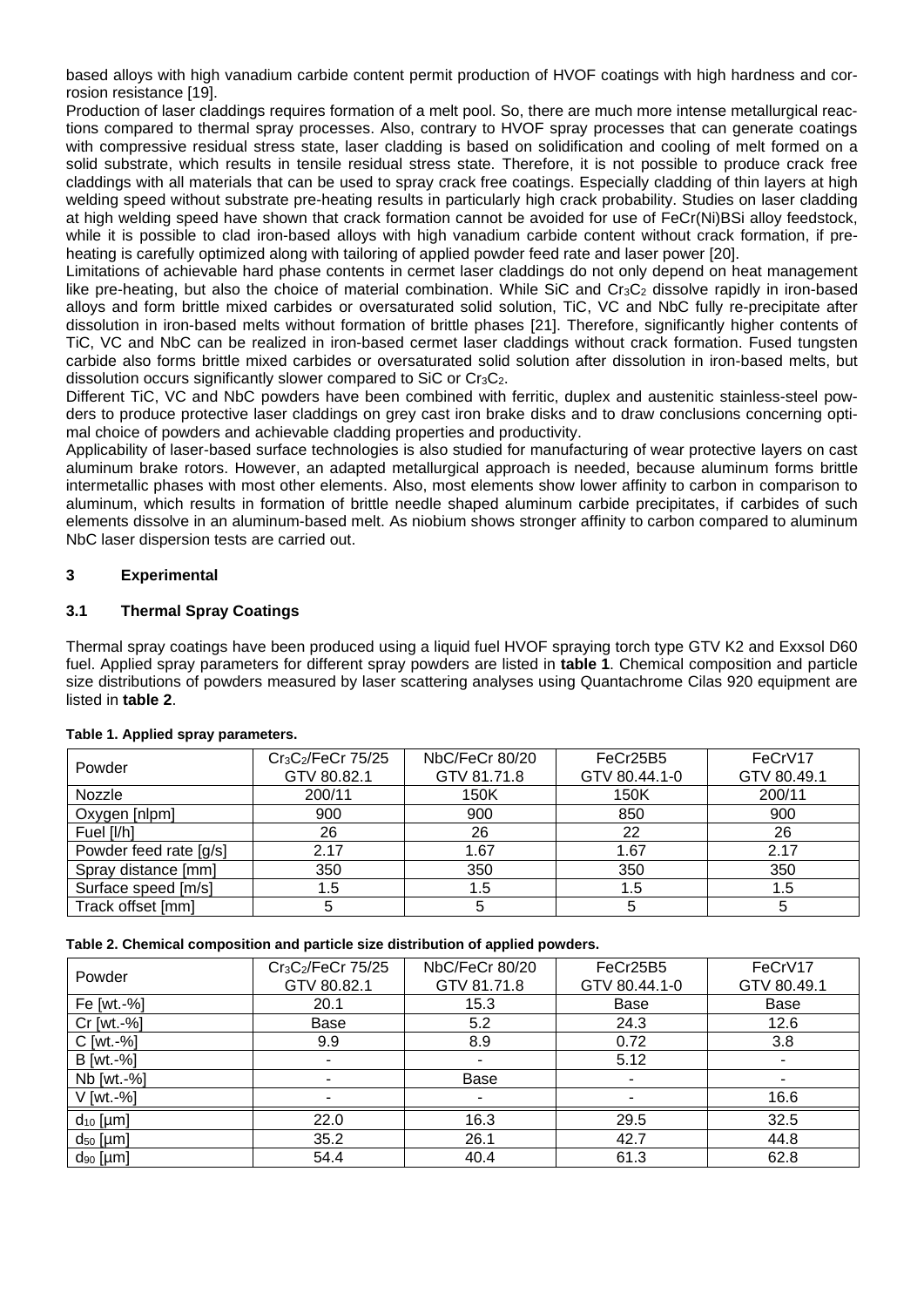Coatings have been sprayed on roughly 250 µm thick stainless steel laser claddings that act as safe corrosion protective interim layers for friction ring areas of grey cast iron brake disks. The coatings are analyzed by optical microscopy and evaluated concerning porosity and bonding faults in the interface to the laser claddings. Additionally surface roughness and microhardness HV0.3 are analyzed.

# **3.2 Laser Claddings**

Laser claddings have been produced using high power diode laser sources (Laserline GmbH, Mülheim-Kärlich, D) along with quasi-coaxial six-stream powder nozzles type GTV PN6625 (GTV Verschleiss-Schutz GmbH, D). Investigations started using a laser source LDF 6000-60 with a maximum beam power of 6.3 kW. To maximize productivity a LDF 16000-100 source with a maximum beam power of 16 kW and finally a LDF 22000-100 source with a maximum beam power of 22 kW have been applied. Applied process parameter ranges for different powder (mixtures) that permit deposition of layers with thickness between 80 - 600 µm are listed in **table 3**. Laser and powder foci coincide with the powder nozzle´s optimum working distance of 25 mm.

| Powder                 | stainless steel * | stainless steel *-<br>NbC/FeCr 80/20 /<br>TiC/FeCr 70/30 | stainless steel *-<br>NbC / TiC / VC ** | stainless steel *-<br>FTC spherical *** |
|------------------------|-------------------|----------------------------------------------------------|-----------------------------------------|-----------------------------------------|
| Carbide powder content | ٠                 | < 40%                                                    | < 40%                                   | $< 50\%$                                |
| Laser power [kW]       | $2.8 - 22.0$      | $3.0 - 22.0$                                             | $3.0 - 22.0$                            | $13.0 - 22.0$                           |
| Spot diameter [mm]     | $1.9 - 4.9$       | $1.9 - 4.9$                                              | $1.9 - 4.9$                             | 4.9                                     |
| Welding speed [m/s]    | $0.67 - 6.7$      | $0.67 - 6.7$                                             | $0.67 - 6.7$                            | $2.5 - 6.7$                             |
| Powder feed rate [g/s] | $0.67 - 4.17$     | $0.67 - 4.17$                                            | $0.67 - 3.33$                           | $3.33 - 5.0$                            |
| Overlap                | $60\% - 95\%$     | $60\% - 95\%$                                            | $60\% - 95\%$                           | 85% - 95%                               |
| Nozzle gas Ar [nlpm]   | $20 - 50$         | $20 - 50$                                                | $20 - 50$                               | $20 - 50$                               |
| Carrier gas Ar [nlpm]  | $5 - 24$          | $5 - 24$                                                 | $5 - 24$                                | $7 - 16$                                |

**Table 3. Applied cladding parameter ranges.**

\* AISI 430L (GTV 80.92.8), AISI 318LN (80.97.1), AISI 316L (GTV 80.46.1)

\*\* Leached cubic NbC (CBMM, Brazil), sintered and crushed NbC (GTV 70.82.1), TiC (GTV 70.90.1), VC (GTV 70.80.1)<br>\*\*\* Spherical fungsten carbide (GTV 10.80.1S)

Spherical fused tungsten carbide (GTV 10.80.1S)

Dispersion of NbC/FeCr 80/20 into surfaces of cast aluminum disks is carried out using 11 kW laser power, 4.9 mm spot diameter, 25 nlpm Ar as nozzle gas, 1.27 g/s powder feed rate, 9.5 nlpm Ar carrier gas flow rate, 1.67 m/s welding speed and 92% overlap.

The coatings are analyzed by optical microscopy and evaluated concerning porosity and bonding faults in the interfaces between grey cast iron substrates and laser claddings and between individual laser cladding layers. Scanning electron microscopy and EDS analyses are carried out to evaluate dissolution and re-precipitation behavior of different hard phase particles. EBSD analyses are used to characterize crystallite size and shape and to analyze phase contents of stainless steel matrices. Additionally, microhardness HV0.3 measurements are carried out.

# **4 Results**

# **4.1 Thermal Spray Coatings**

HVOF spraying permits deposition of well adhering coatings with low porosity both for use of Cr<sub>3</sub>C<sub>2</sub> or NbC based cermet powders with iron-based matrices and for use of iron-based hard alloy powders (**figure 1**). HVOF sprayed top coats cause a smoothening compared to corrosion protective laser claddings. Average roughness  $R_z$  is reduced from 70 - 80 µm to 25 - 35 µm for all produced coating compounds.

Cr3C2/FeCr 75/25 and NbC/FeCr 80/20 coatings show an average microhardness of 790 HV0.3 and 680 HV0.3 respectively, while average microhardness of 650 HV0.3 and 800 HV0.3 are determined for FeCrV17 and FeCr25B5 coatings respectively. There are only very few bonding defects between HVOF coatings and laser claddings, although there has been no machining of the laser claddings prior to HVOF spraying. All coating compounds can be ground to achieve adequate shape and position tolerances as well as a roughness Rz of less than 5 µm without crack formation.

In AMS braking tests on dynamometers iron-based hard alloy coatings tend to wear out with formation of grooves in circumferential direction by scratching without crack formation. Contrary, cermet coatings tend to form segmentation crack networks that are stopped at the interface between HVOF top coats and corrosion protective laser claddings. During prolonged testing horizontal cracks can form at the interface between laser claddings and HVOF coatings that will propagate and ultimately result in delamination of complete HVOF coating segments.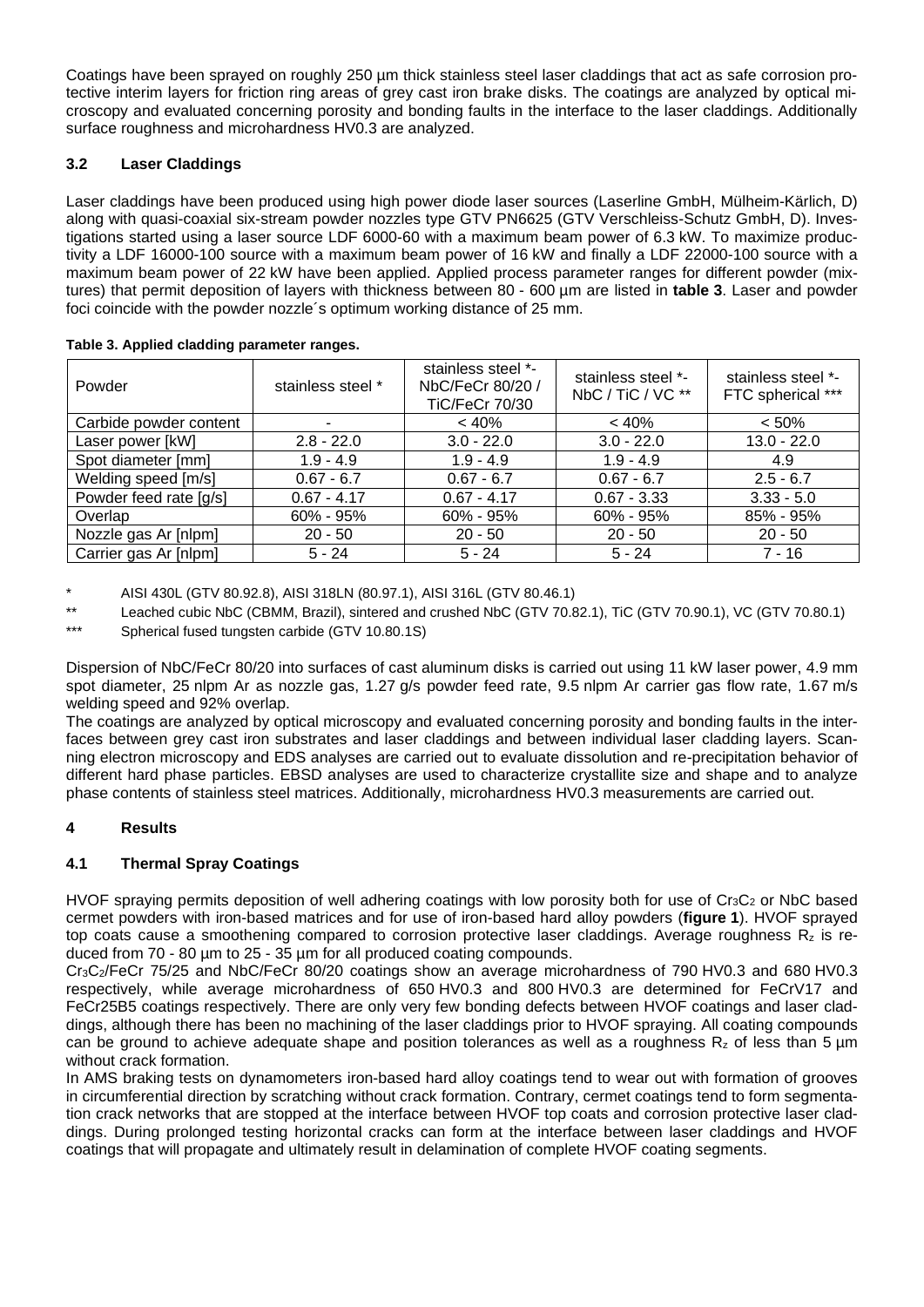

**Figure 1.** Optical micrographs of HVOF sprayed Cr3C2/FeCr 75/25 (left) and FeCr25B5 (right) coatings on AISI 318LN stainless steel laser claddings on grey cast iron brake disks.

#### **4.2 Laser Claddings**

Using a 1.9 mm spot diameter 2.8 kW laser power permits deposition of roughly 220 µm thick AISI 318LN claddings that provide secure corrosion protective function for grey cast iron substrates in two passes at welding speed of 0.67 m/s and 0.67 g/s powder feed rate (**figure 2**). There are only few imperfections in the interface between grey cast iron substrate and cladding and boundaries between the two laser cladding layers cannot be detected. Using the same set of process parameters also permits production of composite claddings consisting of AI-SI 318LN steel as matrix material and cubic NbC particles as reinforcing phase with graded content of NbC in the individual layers. NbC particles are fully embedded in the stainless steel matrix. Homogeneity of hard phase distribution is improved with increasing content and the number of imperfections in the interfaces between individual layers decreases with progressing cladding time (**figure 2**). Multi-layer compound claddings with graded content of hard phases are effective to avoid crack formation. In contrast to the 5-layer compound that can be produced without any cracks deposition of AISI 318LN / NbC 50/50 layers directly on a pure AISI 318LN layer results in cracking. Cladding of 0.1  $m^2$  friction ring surface area with the roughly 600  $\mu$ m thick 5-layer compound consumes 17 minutes of active laser beam time. Including time for stabilizing of powder feed with the variable carbide contents total production time will be roughly 20 minutes.



**Figure 2.** Optical micrographs of corrosion protective AISI 318LN cladding deposited in two passes (left) and 5-layer cladding consisting of AISI 318LN steel matrix and a graded content of 0%/10%/30%/50%/30% of cubic NbC particle reinforcement (right) on grey cast iron brake disks.

Use of cubic NbC particles shows advantages compared to use of irregular shaped fused tungsten carbide (W2C/WC), Cr3C<sup>2</sup> or SiC powder for reinforcement of stainless steel matrices, because its cubic shape permits very stable feeding and partial dissolution in stainless steel matrices does not result in formation of brittle phases and finally in crack formation. Contrary, dissolved niobium and carbon form submicron sized equiaxed precipitates during solidification and cooling of the cladding (**figure 3**). However, the production process of cubic NbC particles is based on leaching of an iron based matrix with some aluminum content, which results in alumina contamination of the NbC feedstock. During cladding alumina impurities cause a strong increase of emission in the process zone and result in formation of craters that can cover the complete thickness of a layer that is being deposited (**figure 3**). Use of either sintered and crushed NbC or agglomerated and sintered NbC/FeCr 80/20 powders both permits avoiding crater formation securely. While spherical agglomerated and sintered NbC/FeCr 80/20 powders permit high feed rate stability, irregular shaped NbC particles easily cause pulsing powder feed or even blocking of powder feed lines. Problems increase with increasing powder feed rate and reduced carrier gas flow rate, which is an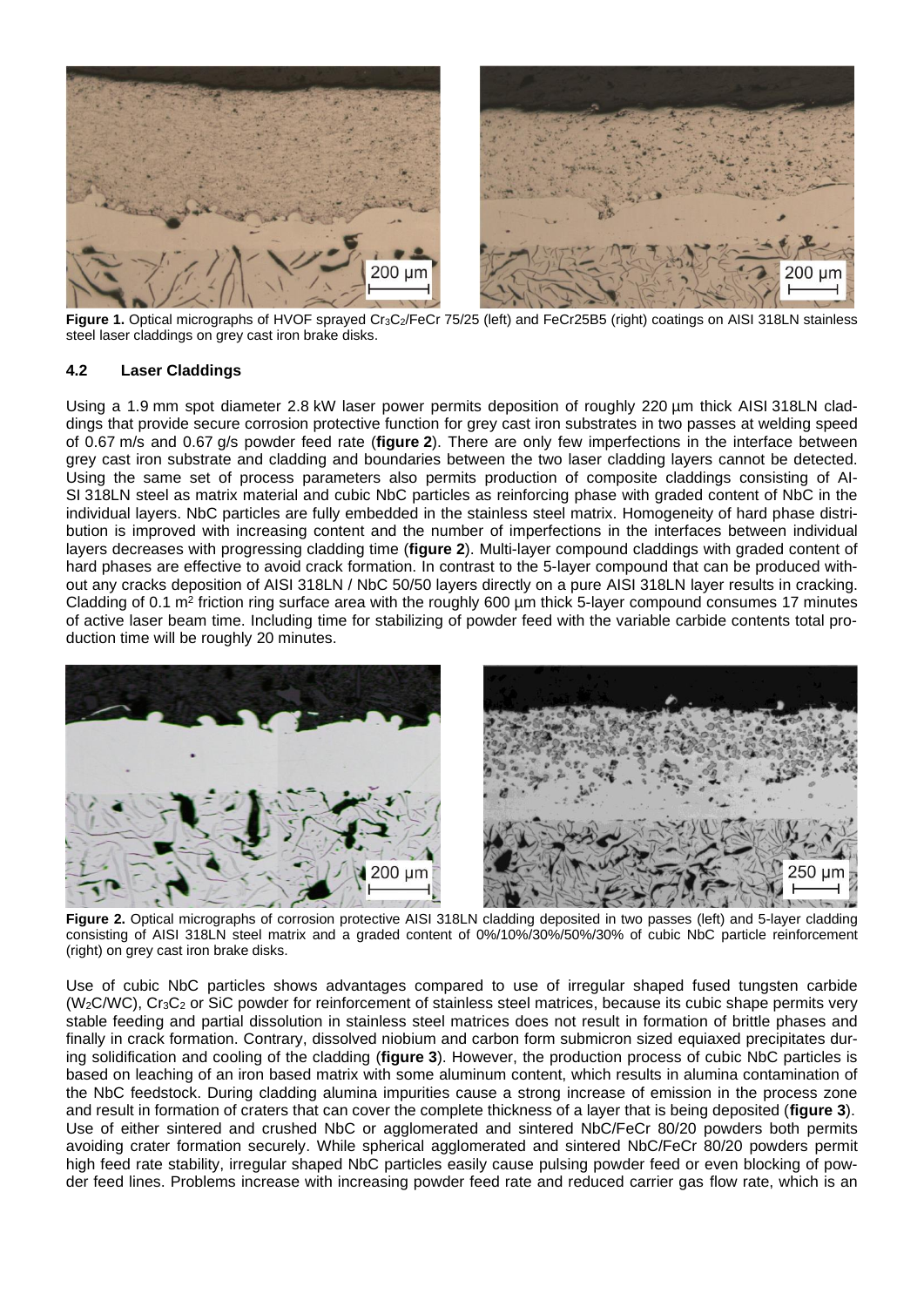important parameter and must be optimized carefully as it strongly influences the speed of particles on their way into the melt pool and accordingly their dwell time and interaction with the laser beam.



**Figure 3.** SEM micrograph of a cubic NbC reinforced AISI 318LN stainless steel laser cladding (left) and optical micrograph of alumina impurity induced crater formation in a 4-layer cladding consisting of AISI 318LN stainless steel matrix and cubic NbC reinforcement (right).

Sintered and crushed powders show relatively large specific surface areas. Therefore, there is stronger dissolution in the melt pool compared to cubic NbC and agglomerated and sintered NbC/FeCr composite particles. Besides submicron sized equiaxed precipitates there are also dendritic NbC precipitates in areas, where the stainless steel melt pool became strongly enriched by niobium and carbon (**figure 4**). Sintered and crushed NbC particles keep their microstructure that is characterized by imperfect interfaces of primary particles that got sintered and by cracks that evolved during the crushing process and did not result in complete break-up of individual particles. If stainless steel matrix melt does not penetrate such cracks, these cracks become part of the overall microstructure of the claddings and represent nuclei for crack propagation under dynamic thermo-mechanical load during braking events.



**Figure 4.** SEM micrographs of AISI 318LN stainless steel laser claddings with sintered and crushed NbC reinforcement (left) and with agglomerated and sintered NbC/FeCr 80/20 reinforcement (right).

Agglomerated and sintered NbC/FeCr 80/20 particles are mostly spherical and therefore show low surface area. Accordingly, limited dissolution of niobium and carbon in stainless steel melt results in formation of submicron sized equiaxed precipitates during solidification and cooling of the cladding (**figure 4**). The microstructure of such composite coatings also contains relatively small composite particles that got melted due to interaction with the laser beam on their way into the melt pool. These particles are embedded in the stainless steel matrix that is reinforced by submicron equiaxed NbC precipitates and show full density and carbide size even smaller than the primary carbides that are used for production of the powder feedstock. Finally, the composite coatings contain relatively big composite particles that retain the original porous microstructure of agglomerated and sintered NbC/FeCr 80/20 feedstock particles. These particles represent the weakest component of the composite claddings due to their limited cohesive properties. During metallographic preparation of cross section some local breakout can occur leaving micro-craters. The same can happen during grinding of the protective coatings to achieve adequate smoothness as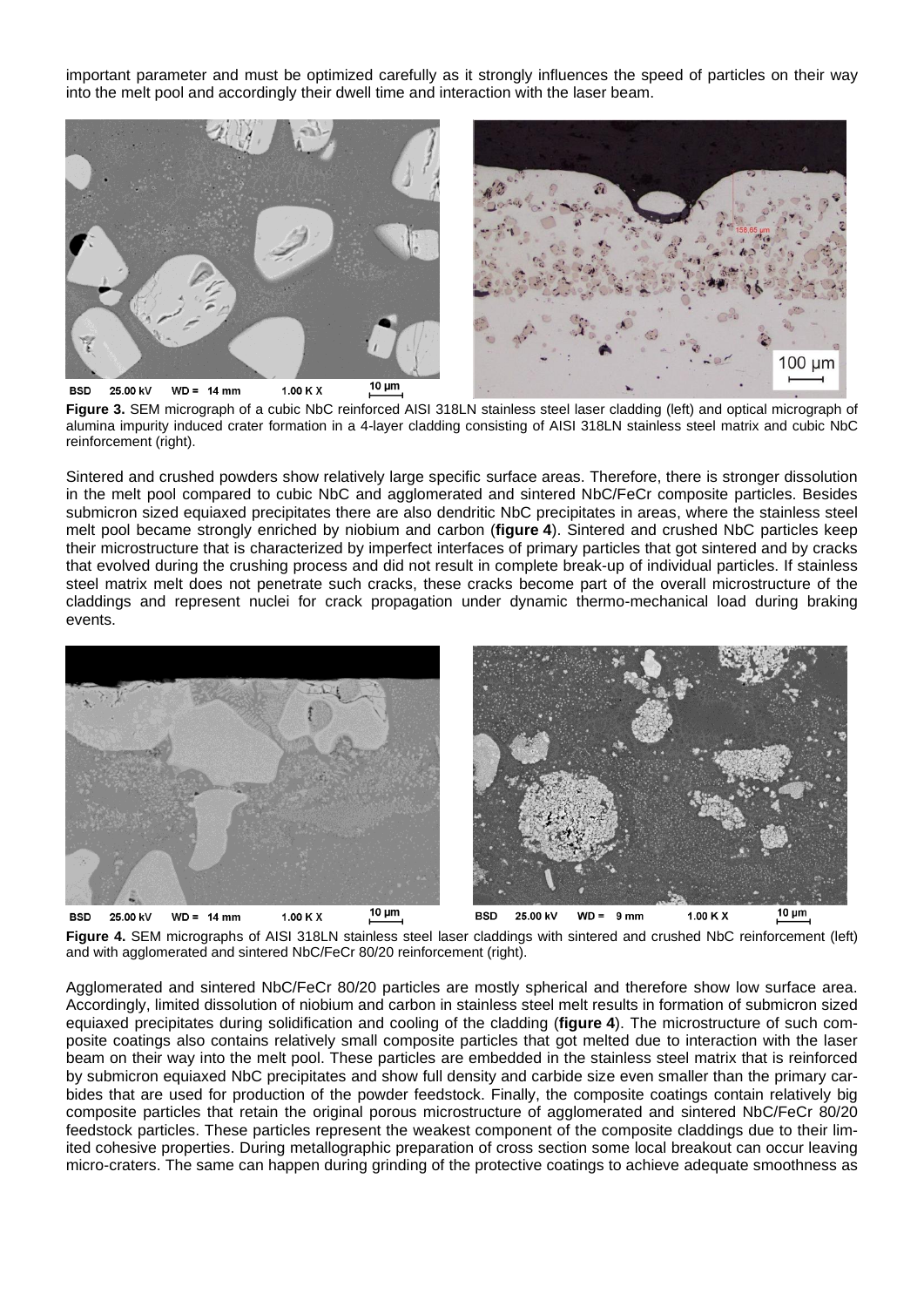well as required position and shape tolerances. Such microcraters are typically filled with brake pad material very fast during braking events.

Crack free claddings can be produced securely without pre-heating using up to 40 wt.-% niobium carbide feedstock. During grinding of such claddings crack formation can be avoided securely, too. EDS analyses that cannot take carbon content into consideration show basically the same mass content of niobium in composite claddings like the content of NbC in the applied powder mixtures. Claddings produced with 30 wt.-% NbC/FeCr 80/20 only show crack formation after multiple extreme braking events.

In a cladding test series using mixtures of AISI 316L stainless steel as matrix material and sintered and crushed carbides that are known not to form brittle mixed phases, i.e., NbC (GTV 70.82.1), VC (GTV 70.80.1) and TiC (GTV 70.80.1), for reinforcement likeliness of crack formation depending on carbide type has been studied. NbC permits avoiding crack formation up to a carbide content of 40 wt.-%, which is about 40 vol.-%, without necessity of preheating. Contrary, for use of TiC a maximum carbide content of 20 wt.-%, which is about 29 vol.-%, could be realized without crack formation and for use of VC even a carbide content of only 15 wt.-%, which is about 20 vol.-%, did not permit avoiding crack formation without pre-heating. Although these three carbides fully re-precipitate as monocarbides without formation of brittle mixed phases and their thermal expansion behavior is very similar (NbC 6,7∙10-6 K-1 , VC 7,2∙10-6 K-1 , TiC 7,7∙10-6 K-1 [22]) crack formation tendency differs significantly.

With the aim to improve productivity cladding tests at up to 22 kW laser power have been conducted. Thereby twolayer compounds consisting of AISI 318LN or AISI 430L stainless steel base layers and top layers with the same steel matrix reinforced by 30 wt.-% NbC/FeCr 80/20 have been produced (**figure 5**). Production of compounds with 150 μm and 300 μm average thickness of base and top layer respectively on 0.1 m<sup>2</sup> friction ring surface area only takes 154 s active laser time. Including time for stabilizing of powder feed total production time will be about 180 s, which is by factor 6.7 faster compared to production time for 6 kW laser power. Consumption of steel and carbide powder will be roughly 375 g and 100 g respectively. The claddings show low porosity and only very few oxide inclusions and imperfections in the interfaces both between grey cast iron substrate and claddings and between the two cladding layers. There is a homogeneous distribution of carbides in the top layer with about 30 vol.-% carbide content according to digital image analyses for both types of matrix materials. But average microhardness of claddings with AISI 430L matrix is significantly higher compared to AISI 318LN matrix (660 HV0.3 vs. 500 HV0.3), while AISI 430L layers without carbide reinforcement are softer than AISI 318LN claddings (220 HV0.3 vs. 270 HV0.3).



**Figure 5.** Optical micrographs of double layer claddings with AISI 318LN (left) and AISI 430L (right) stainless steel matrices and 30 wt.-% reinforcement by agglomerated and sintered NbC/FeCr 80/20 powder in the top layer, produced at 22 kW laser power

As TiC is significantly cheaper than NbC not only NbC/FeCr 80/20, but also TiC/FeCr 70/30 feedstock has been developed to try and exploit the advantageous feed rate stability that is offered by spherical agglomerated and sintered powders also for TiC based feedstock and to investigate its applicability as an alternative to NbC/FeCr 80/20. Crack free two-layer compounds consisting of AISI 318LN or AISI 430L stainless steel base layers and top layers with the same steel matrix reinforced by 24 wt.-% TiC/FeCr 70/30 have been produced (**figure 6**). However, crack formation in AISI 318LN - 24 wt.-% TiC/FeCr 70/30 claddings could only be avoided by pre-heating to 200°C. Identical production time compared to use of 30 wt.-% NbC/FeCr 80/20 reinforcement has been achieved. Consumption of steel and carbide powder is roughly 380 g and 75 g respectively.

The claddings show low porosity and only very few oxide inclusions and imperfections in the interfaces both between grey cast iron substrate and claddings and between the two cladding layers. Due to the lower density of TiC in comparison to NbC also about 30 vol.-% carbide content is determined in digital image analyses. Like in claddings produced with NbC/FeCr feedstock for reinforcement average microhardness of claddings with AISI 430L matrix is significantly higher compared to those with AISI 318LN matrix (640 HV0.3 vs. 470 HV0.3), while AISI 430L layers without carbide reinforcement are softer than AISI 318LN claddings (220 HV0.3 vs. 260 HV0.3).

Carbides are homogeneously distributed in the top layer, but there is multiple break-out of coarse TiC/FeCr composite particles during metallographic preparation. The effect occurs preferentially close to the interface between the two cladding layers and close to the surface, i.e., in places, where the melt pool solidifies particularly fast and met-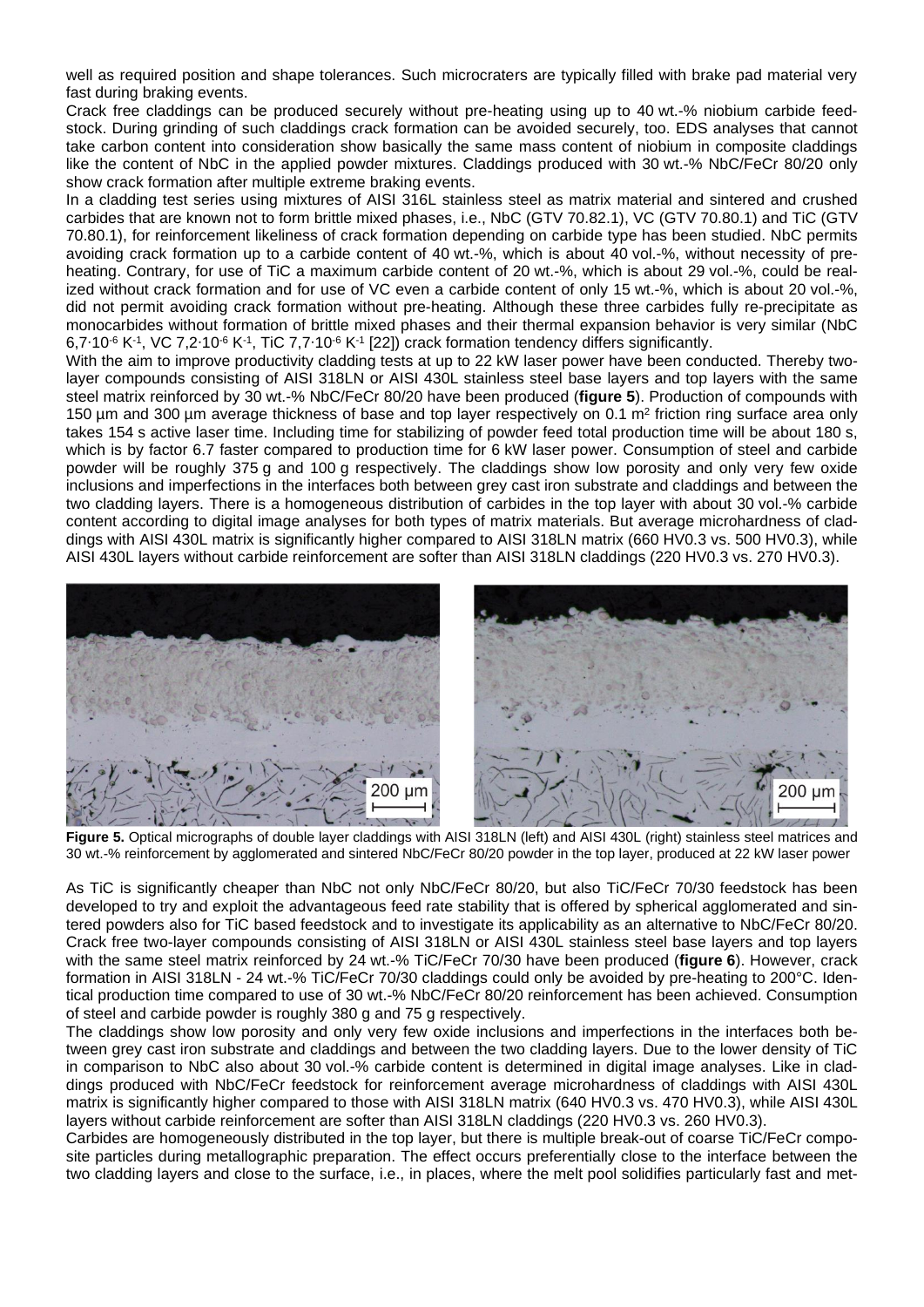allurgical interaction between stainless steel melt and composite particles is accordingly poor. A weaker cohesive strength within individual composite powder particles of TiC/FeCr compared to NbC/FeCr can be concluded. Claddings on brake disks need to be ground to achieve an adequately smooth surface and to meet requirements concerning position and shape tolerances. Such grinding procedure is typically less gentle than metallographic preparation and formation of microcraters is very likely.



**Figure 6.** Optical micrographs of double layer claddings with AISI 318LN (left) and AISI 430L (right) stainless steel matrices and 24 wt.-% reinforcement by agglomerated and sintered TiC/FeCr 70/30 powder in the top layer, produced at 22 kW laser power

As claddings are produced with strong overlap of typically 90 - 95%, individual layers are formed by stacking of multiple seams. Depending on applied cladding parameters surfaces of previously deposited seams will be remelted completely or partially during deposition of subsequent seams (**figure 7**). Concurrent with heat flux there is directional solidification. In locations, where seam surfaces are remelted, crystallites can grow epitaxially and cover the total 100 - 150 µm layer thickness. EBSD analyses of AISI 318LN claddings show an only negligible austenite content. While other studies that covered much lower welding speed in the range of several mm/s report about 5% austenite phase [23] in AISI 318LN claddings, only 0.3% have been detected in claddings that are produced at a welding speed of 3.3 m/s.



**Figure 7.** EBSD analysis of an AISI 318LN cladding deposited on a grey cast iron brake disk showing local epitaxial growth of directionally solidified crystals with length covering the thickness of multiple stacked seams forming the layer and local division between crystallites at a seam surface that was not remelted during the cladding process

After careful tailoring of heat transfer to stainless steel and fused tungsten carbide powder particles on their way through the laser beam into the formed melt pool and to stainless steel buffer layers on grey cast iron brake disks in combination with suitable pre-heating, it is possible to produce crack free claddings that can reach a content of 33 vol.-% fused tungsten carbide (**figure 8**). Cladding conditions must be chosen adequately to avoid dissolution of tungsten carbide in the steel matrix and tensile stresses in the cladding due to shrinkage must be limited. Production of compounds with 120 µm and 280 µm average thickness of base and top layer respectively on 0.1 m<sup>2</sup> friction ring surface area only takes 110 s active laser time. Including time for stabilizing of powder feed total production time will be about 135 s.

In contrast to cladding layers with reinforcement by NbC/FeCr or TiC/FeCr microhardness testing results in extreme scattering of individual values ranging from 400 - 2,500 HV0.3 with 400 HV0.3 representing areas with maximum distance to surrounding carbide particles and 2,500 HV0.3 representing tests in the center of carbide particles. Average microhardness values of ten measurements are in the range between 900 HV0.3 and 1,400 HV0.3. Due to the extremely large standard deviation of measured values average microhardness is not meaningful.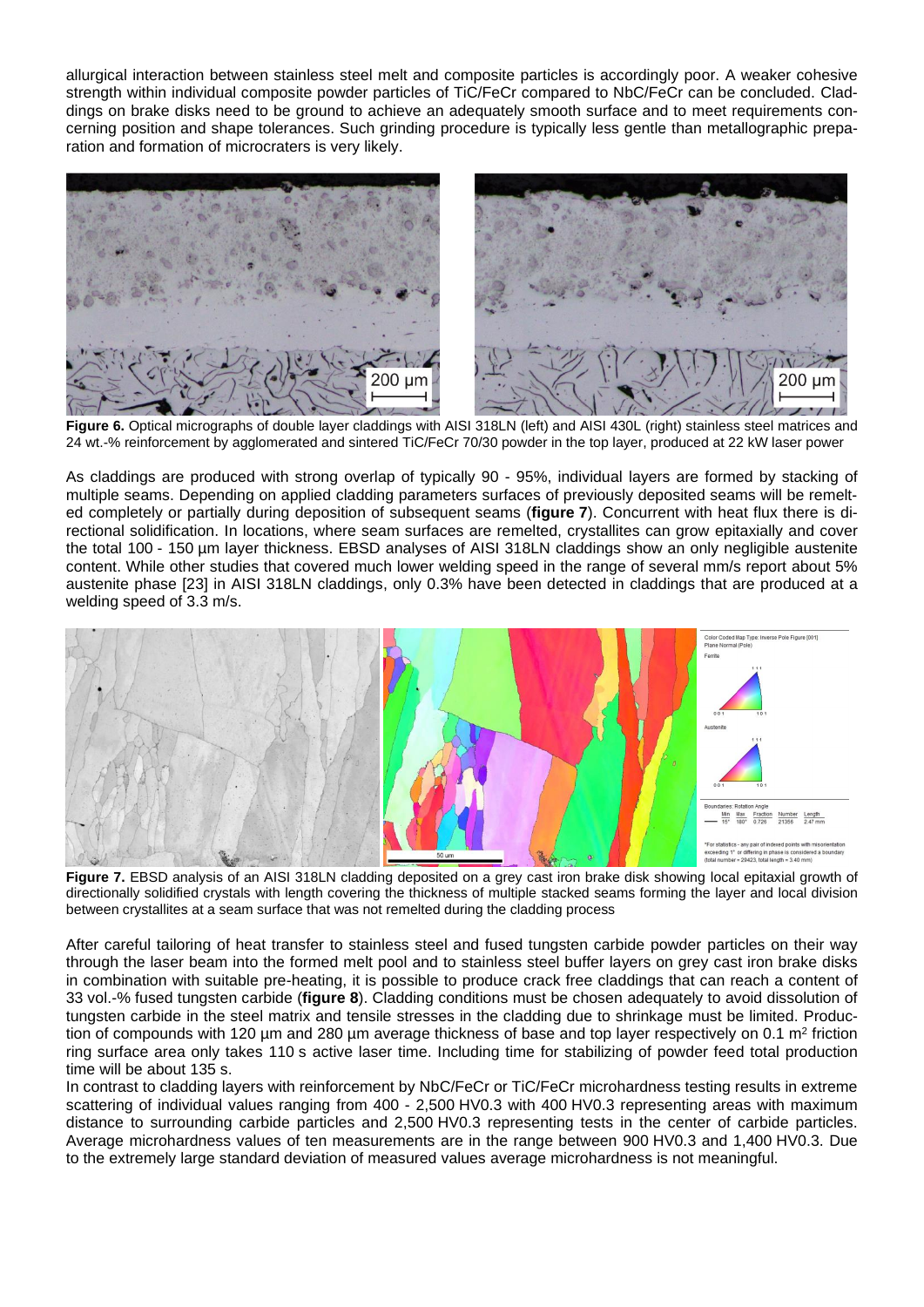

**Figure 8.** Optical micrograph of a double layer cladding with AISI 316L stainless steel matrix and 45 wt.-% reinforcement by spherical fused tungsten carbide powder in the top layer, produced at 20 kW laser power and after pre-heating to 300 °C

Stainless steel claddings reinforced by spherical fused tungsten carbide show lower waviness, i.e., smaller scattering of local cladding thickness values, than NbC/FeCr or TiC/FeCr reinforced claddings. That could be advantageous concerning grinding to achieve the required smooth surface and position and shape tolerances. However, besides local thickness deviations also distortion of brake disks needs to be considered to quantify required machining tolerances and resulting grinding efforts. Distortion of brake disks after laser cladding processes is complex. Besides distortion in radial direction also distortion in circumferential direction of the friction ring as well as distortion between flange and friction ring plane need to be considered. Distortion strongly depends on the design of brake disks and on the residual stress state of pre-machined brake disks prior to cladding. At least for some brake disk design disks from different casting and pre-machining batches that are clad in random sequence will show position and shape tolerances clearly correlating with their batch. In such case stress relief annealing prior to pre-machining might save a lot of costs for production of thick claddings that need to be ground much.

Distortion increases with heat transfer to brake disks during the cladding process. Use of higher laser power and short production time results in reduced overall heat transfer and accordingly lower distortion. Distortion, of course, also increases with thickness of deposited claddings. Depending on brake disk design there can be more than 1 mm radial distortion after cladding of one side with a carbide reinforced stainless steel composite cladding that shows 600 - 700 µm thickness. Subsequent cladding of the other side typically does not result in full recovery of the initial shape. Tailoring of welding strategy during cladding of brake disks with multiple layers is a key factor to minimize final distortion and accordingly minimize costs for cladding production and grinding process.

Stainless steel claddings with 30 vol.-% NbC/FeCr reinforcement in the top layer show excellent performance in AMS braking tests on dynamometers. Crack formation can be avoided securely if adapted brake pad materials will be applied. Only prolonged crack initiation tests will finally result in formation of vertical cracks. High temperatures of more than 800°C evolving during such braking events result in oxidation of carbides that are exposed to the atmosphere on crack surfaces (**figure 9**). Carbides that remain fully embedded in the stainless steel matrix do not oxidize.



**Figure 9.** Optical micrograph showing oxidized NbC particles on the surfaces of cracks that evolve during prolonged crack initiation tests.

Reinforcement of cast aluminum alloy brake disks by laser dispersing of NbC/FeCr 80/20 is successfully achieved. Use of powder mixtures of NbC/FeCr 80/20 - 50 wt.-% AlSi12Cu12 permits limiting the content of NbC in the reinforced surface layers to a maximum of 60 vol.-% and to achieve a very homogeneous distribution of NbC simultaneously (**figure 10**). Such surface layers show an average microhardness of 550 HV0.3. Depending on surface speed and powder feed rate surface layers with 200 - 500 um thickness have been realized. Manufacturing of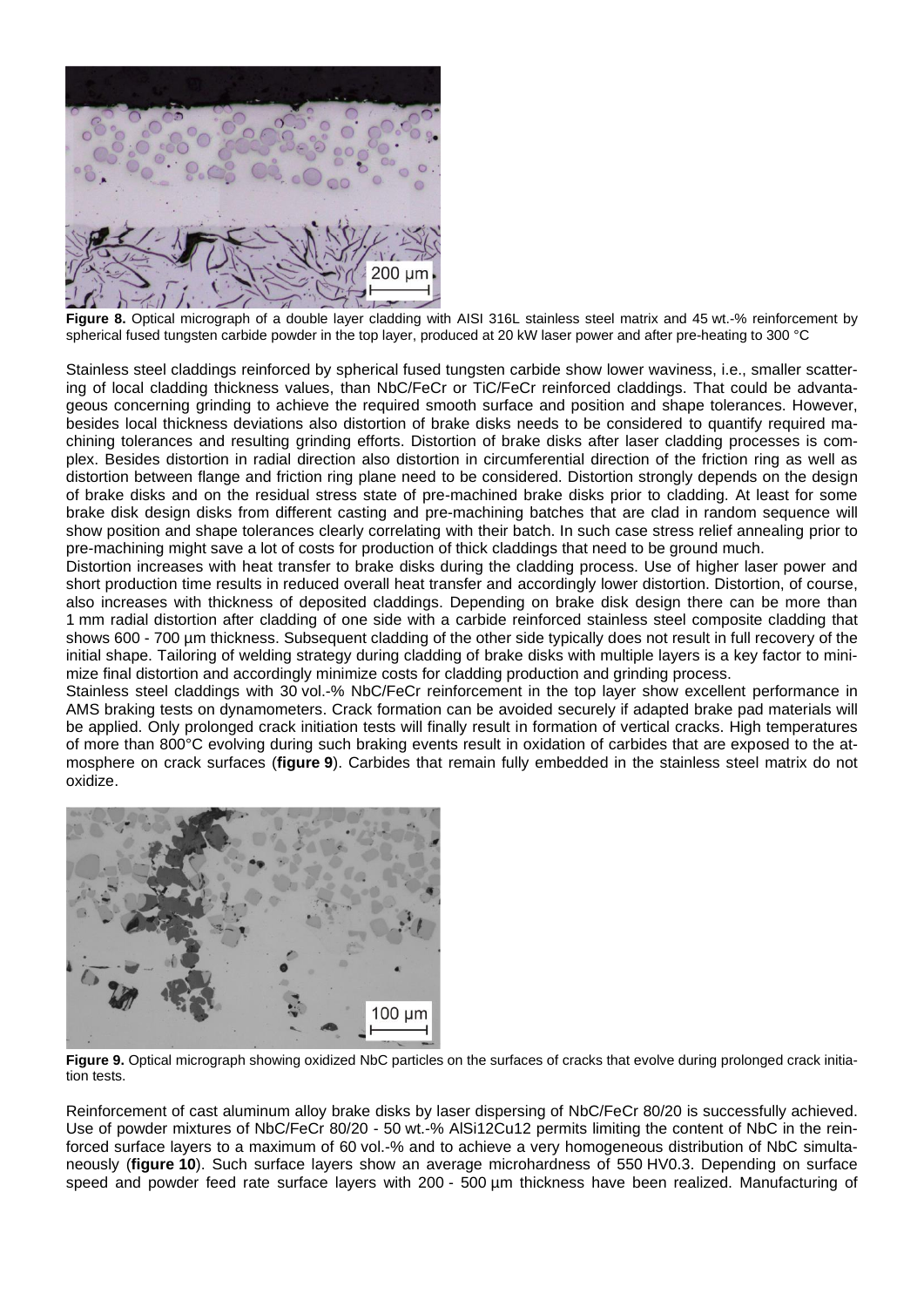500 µm thick surface layers with 60 vol.-% NbC reinforcement on 0.1 m<sup>2</sup> friction ring surface area takes 150 s active laser time, which is almost equal to the overall production time, because no change of powder composition is needed.



**Figure 10.** Optical micrograph of a low-pressure die cast hypereutectic Al-Si alloy brake disk reinforced with a mixture of AlSi12Cu12 - 50 wt.-% NbC/FeCr 80/20 by laser dispersion process.

Surface layers with carbide content exceeding 30 vol.-% could only be deposited without crack formation if brake disks were pre-heated prior to laser surface treatment. Laser surface remelting prior to laser dispersion is an effective method to avoid considerable porosity levels.

#### **5 Discussion**

Generally, both thermal spray and laser cladding technologies prove to be suitable technologies for production of protective coatings for automotive brake disks. Thermal spraying permits production of smoother coatings and to realize significantly higher hard phase contents in coatings without crack formation. However, there is no metallurgical bonding to substrates and thermally sprayed coatings alone cannot exclude penetration by corrosive media with subsequent failure due to corrosion of the substrate in the interface zone. Contrary, laser claddings can exclude penetration by corrosive media securely. So, they can be used as corrosion protective buffer layers between grey cast iron substrates and thermally sprayed top coats. There is a variety of iron based hard alloys and cermets with iron-based matrices that can be sprayed to achieve wear protective top coats that will not release nickel, cobalt and copper into the environment due to wear. While iron based hard alloys seem to show rather limited wear resistance in combination with several brake pad materials, cermets show high wear resistance due to their high content of hard phases. However, they tend to from a segmentation crack network during severe braking events, which can finally result in chipping of coating fragments.

Crack free laser claddings cannot be produced with the high contents that can be realized in thermally sprayed coatings. It is possible to produce crack free wear protective claddings with stainless steel matrix and carbide contents of roughly 30 vol.-% for use of NbC, TiC and spherical fused tungsten carbide as reinforcing phases. Among the three carbides NbC permits avoiding crack formation in the most robust way. While 30 vol.-% TiC can only be achieved for use of some stainless steel matrices without pre-heating, 30 vol.-% fused tungsten carbide reinforcement additionally requires very careful tailoring of heat transfer to powder particles and substrate surface to basically exclude dissolution of fused tungsten carbide in the steel melt. Despite those challenges for cladding process control and concerns with respect to release of tungsten into the environment, spherical fused tungsten carbide still appears to be an attractive hard phase, because it is readily available as a proven powder product from various suppliers, and it permits production of particularly smooth claddings.

TiC is a particularly cost advantageous hard phase and the raw material price cannot be influenced strongly by individual countries, while tungsten and niobium raw material price evolution is dominated by China and Brazil respectively. However, there is more need to improve quality of powder feedstock compared to NbC and formation of TiO<sup>2</sup> during severe braking might result in brake dust emission that is classified as potentially carcinogenic.

Stainless steels that solidify mostly with ferritic crystal structure show lower crack formation tendency compared to austenitic stainless steels, which can be attributed to their lower thermal expansion coefficient. However, AISI 430L steel shows relatively poor resistance to local corrosion induced by chlorides. Duplex steels like AISI 318LN solidify almost only with ferritic crystal structure at high welding speed and show excellent resistance to chlorides.

Laser cladding permits fulfilling demands concerning corrosion and wear protective function of friction ring coatings with a single coating process and features metallurgical bonding to the substrate and between individual layers. Use of high-power laser sources permits fast production. Disks showing  $0.1 \text{ m}^2$  friction ring surface area can be clad within less than 3 minutes.

Generally, there are several solutions for environmentally friendly corrosion and wear protective coatings for automotive brake disks readily available. But detailed investigations on the effect of wear debris on creatures is still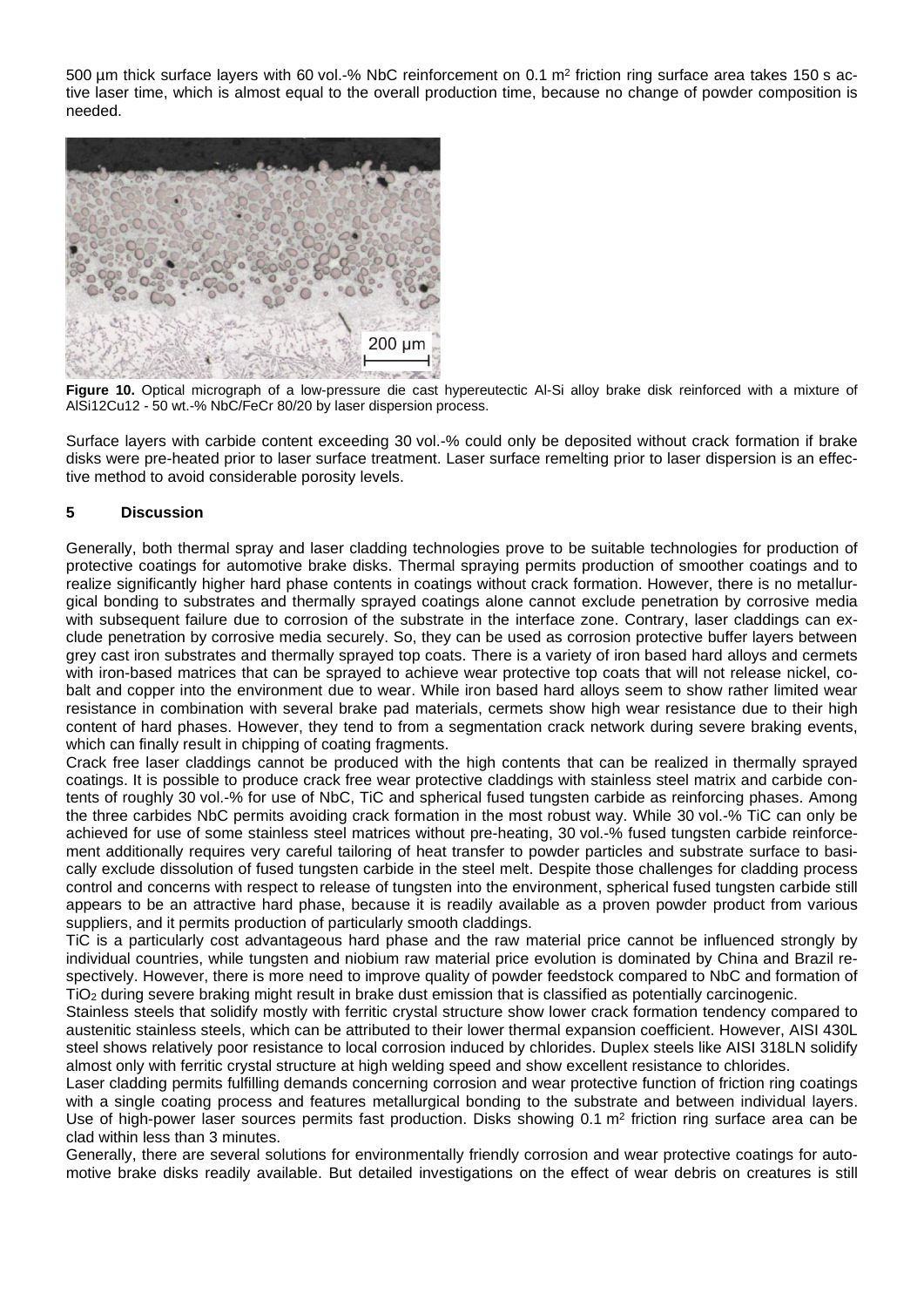needed. Besides overall emission of PM<sub>10</sub> particles during wear of brake disks and pads also the health impact of specific debris needs to be analyzed. For that it is vitally important to develop specifically adjusted brake pads that will show significantly reduced wear compared to state-of-the-art brake pads and that will simultaneously avoid detrimental effect on corrosion protective properties of the newly developed coatings. Especially transfer of mild steel wool onto the surfaces of brake disks could initiate local corrosion by damage of the passivation layer that protects stainless steel matrices.

Recently developed monitoring and control tools for laser cladding processes permit a new level of reproducibility and process stability. Among these tools are closed-loop weight-loss controlled powder feeders, melt pool monitoring by pyrometry or thermography, offline and online digital image analyses of powder jets exiting powder nozzles and monitoring of optics by scattered light sensors and calorimeters integrated into laser cladding systems [24]. Holistic research that covers the complete production chain of coated brake disks is needed to achieve optimal productivity. Coatings need to be considered already in the stage of brake disk design. Tribological performance of substrate materials does not have to be considered anymore. So, grey cast iron materials that contain less graphite and result in less challenging surface states for cladding processes could be chosen. Connection between brake disk flange and friction ring needs to be designed adequately to achieve minimal sensitivity to coating process related heat transfer resulting in distortion. Suitable welding strategies that contribute to minimal distortion of clad brake disks need to be developed. Finally, coatings need to be developed along with grinding processes. Grinding behavior differs strongly depending on coating material. Small cost savings due to choice of a cheaper feedstock material in coating processes might result in strongly increased grinding costs.

### **6 Summary and Conclusions**

A variety of environmentally friendly coating solutions for protection of automotive grey cast iron brake disks has been developed successfully. Besides multi-layer laser cladding solutions also combinations of corrosion protective laser cladding buffer layers and thermally sprayed top coats show general aptitude. For cast aluminum alloy brake rotors laser dispersion of NbC has been identified as a promising approach. Use of high power lasers permits achieving cycle times that are relevant for mass production. However, there is need to develop adjusted brake pads to exploit the full potential of the developed coating solutions and coatings need to be considered already in the design phase of novel brake disks to permit achieving optimal productivity and product performance. Finally, joint development of coating materials and grinding processes is crucial to minimize overall production costs.

### **Literature**

- [1] Harrison, R.M., A.M. Jones, J. Gietl, J.X. Yin, D.C. Green: Estimation of the contributions of brake dust, tire wear, and resuspension to nonexhaust traffic particles derived from atmospheric measurements. Environmental Science and Technology, Vol. 46 (2012) 12, pp. 6523-6529.
- [2] Grigoratos, T., G. Martini: Brake wear particle emissions: a review. Environmental Science and Pollution Research, Vol. 22 (2015), pp. 2491-2504.
- [3] Titus, J.: FNC and gas nitriding use in applications where reduced surface friction is a requirement. Gearsolutions, June 2014, p. 24.
- [4] Kumar, M.S., S. Vishal, V. Visisht: Improvement in Wear and Thermal Resistance of Disc Brake Rotors using TiAlN Coating. International Journal of Science and Research, Vol. (2017) 7, pp. 366-372.
- [5] Hsu, C.H., J.K. Lu, K.L. Lai, M.L Chen: Erosion and Corrosion Behaviors of ADI Deposited TiN/TiAlN Coatings by Cathodic Arc Evaporation. Materials Transactions, Vol. 46 (2005) 6, pp. 1417-1424.
- [6] Buchwalder, A., N. Klose, R. Zenker, M. Engelmann, M. Steudtner: Utilisation of PVD Hard Coating after Electron Beam Surface Treatment for Cast Iron. HTM Journal of Heat Treatment and Materials, Vol. 71 (2016) 6, pp. 258-264.
- [7] Yamada, T., A. Yamamoto, M. Fujiwara, Y. Kunugi: Strength evaluation and effect of graphite on strength of electroless nickel plating on cast iron. Journal of Materials Science, Vol. 28 (1993) 13, pp. 3513-3518.
- [8] Hsu, C.H., J.K. Lu, R.J. Tasi: Characteristics of duplex surface coatings on austempered ductile iron substrates. Surface and Coatings Technology, Vol. 200 (2006) 20-21, pp. 5725-5732.
- [9] Krelling, A.P., M.M.D. Souza, C.E.D. Costa, J.C.G. Milan: HVOF-sprayed coating over AISI 4140 steel for hard chromium replacement. Materials research, Vol. 21 (2018) 4, pp. 3-12.
- [10] Jacko, M.G.: Physical and Chemical Changes of Organic Disc Pads in Service. Wear, Vol. 46 (1978) 1, pp. 163-175.
- [11] Demir, A., R. Samur, I. Kilicaslan: Investigation of the coatings applied onto brake discs on disc-brake pad pair. Metalurgija, Vol. 48 (2009) 3, pp. 161-166.
- [12] Samur, R., A. Demir: Wear and corrosion performances of new friction materials for automotive industry. Metalurgija, Vol. 51 (2012) 1, pp. 94-96.
- [13] Commission Delegated Regulation (EU) 2020/217 (14th Adaptation to Technical and Scientific Progress, ATP) amending Regulation (EC) No. 1272/2008 (CLP Regulation).
- [14] Wielage, B., J. Wilden, T. Schnick, A. Wank: Development of SiC composite feedstock for HVOF applications. Proc. ITSC 2002, Essen, D, March 4<sup>th</sup> - 6<sup>th</sup>, 2002, pp. 749-754.